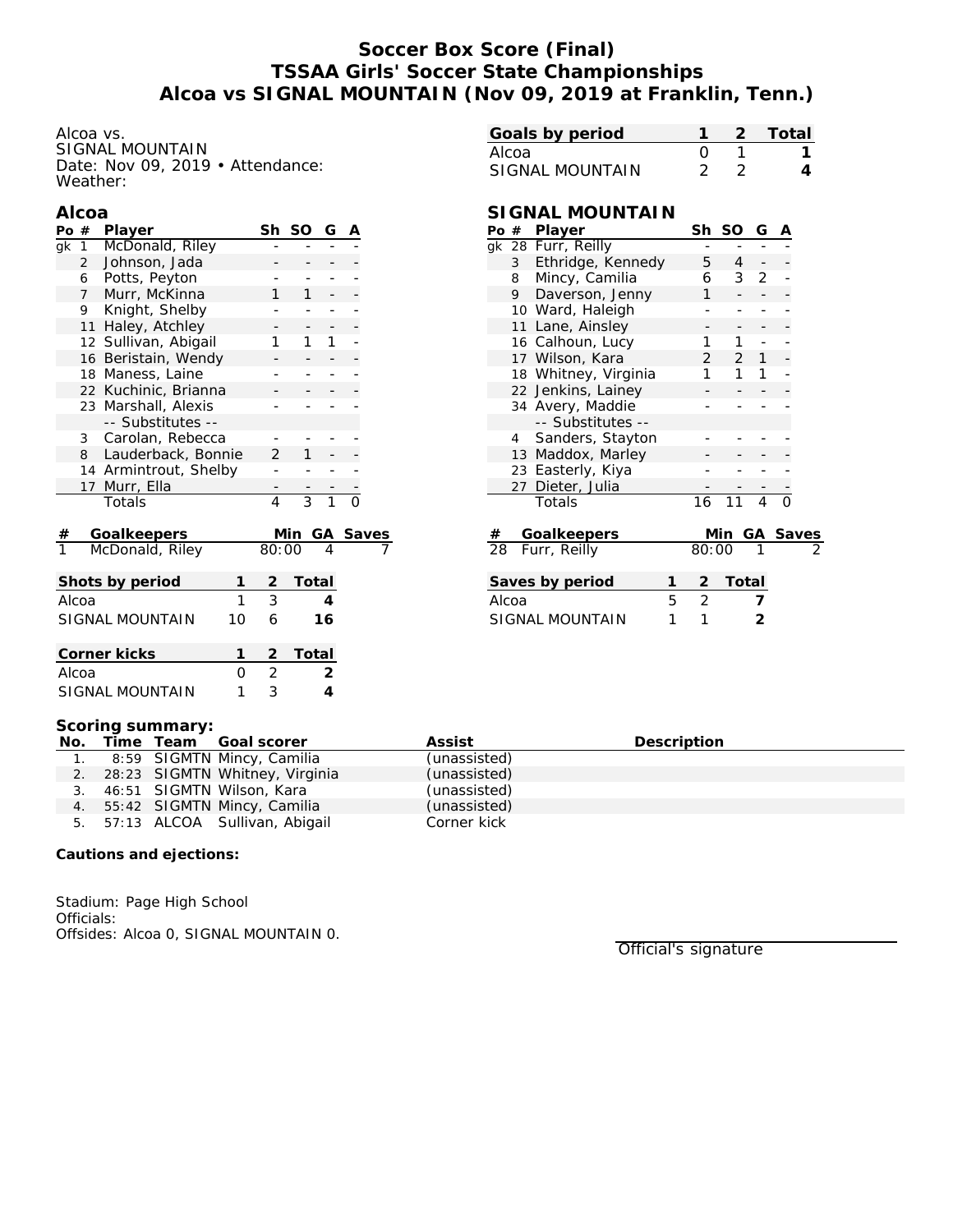## **Play-by-Play Summary (1st period) Alcoa vs SIGNAL MOUNTAIN (Nov 09, 2019 at Franklin, Tenn.)**

**Alcoa Starters:**

- GK 1 McDonald, Riley
	- 2 Johnson, Jada
	- 6 Potts, Peyton
	- 7 Murr, McKinna
	- 9 Knight, Shelby
	- 11 Haley, Atchley
	- 12 Sullivan, Abigail
	- 16 Beristain, Wendy
	- 18 Maness, Laine
	- 22 Kuchinic, Brianna
	- 23 Marshall, Alexis

## **SIGNAL MOUNTAIN Starters:**

- 3 Ethridge, Kennedy
- 8 Mincy, Camilia
- 9 Daverson, Jenny
- 10 Ward, Haleigh
- 11 Lane, Ainsley
- 16 Calhoun, Lucy
- 17 Wilson, Kara
- 18 Whitney, Virginia
- 22 Jenkins, Lainey
- GK 28 Furr, Reilly
	- 34 Avery, Maddie

- 00:00 McDonald, Riley at goalie for Alcoa.
- 00:00 Furr, Reilly at goalie for SIGNAL MOUNTAIN.
- 01:26 Corner kick by SIGMTN Furr, Reilly [01:26].
- 01:28 Shot by SIGMTN Calhoun, Lucy, SAVE McDonald, Riley. Foul on SIGNAL MOUNTAIN.
- 05:44 Shot by SIGMTN Mincy, Camilia WIDE LEFT. Foul on SIGNAL MOUNTAIN. Foul on Alcoa.
- 08:59 GOAL by SIGMTN Mincy, Camilia (FIRST GOAL).

### **ALCOA 0, SIGNAL MOUNTAIN 1**

\* Foul on SIGNAL MOUNTAIN.

Foul on Alcoa.

\*

- 17:01 Shot by SIGMTN Mincy, Camilia, SAVE McDonald, Riley. Foul on Alcoa. Foul on Alcoa.
- 20:11 ALCOA substitution: Lauderback, Bonnie for Kuchinic, Brianna.
- 21:27 SIGMTN substitution: Maddox, Marley for Lane, Ainsley.
- Foul on SIGNAL MOUNTAIN. 22:38 Shot by SIGMTN Mincy, Camilia WIDE.
- 23:12 Shot by SIGMTN Ethridge, Kennedy, SAVE McDonald, Riley.
- 24:29 Shot by SIGMTN Ethridge, Kennedy HIGH.
- 25:10 Shot by SIGMTN Ethridge, Kennedy, SAVE McDonald, Riley.
- 25:55 Shot by SIGMTN Ethridge, Kennedy, SAVE McDonald, Riley. Foul on Alcoa.
- 28:23 GOAL by SIGMTN Whitney, Virginia.

### **ALCOA 0, SIGNAL MOUNTAIN 2**

- 29:09 SIGMTN substitution: Lane, Ainsley for Easterly, Kiya.
- 30:34 SIGMTN substitution: Easterly, Kiya for Maddox, Marley.
- 33:10 Header Shot by ALCOA Lauderback, Bonnie, SAVE Furr, Reilly. Foul on SIGNAL MOUNTAIN.